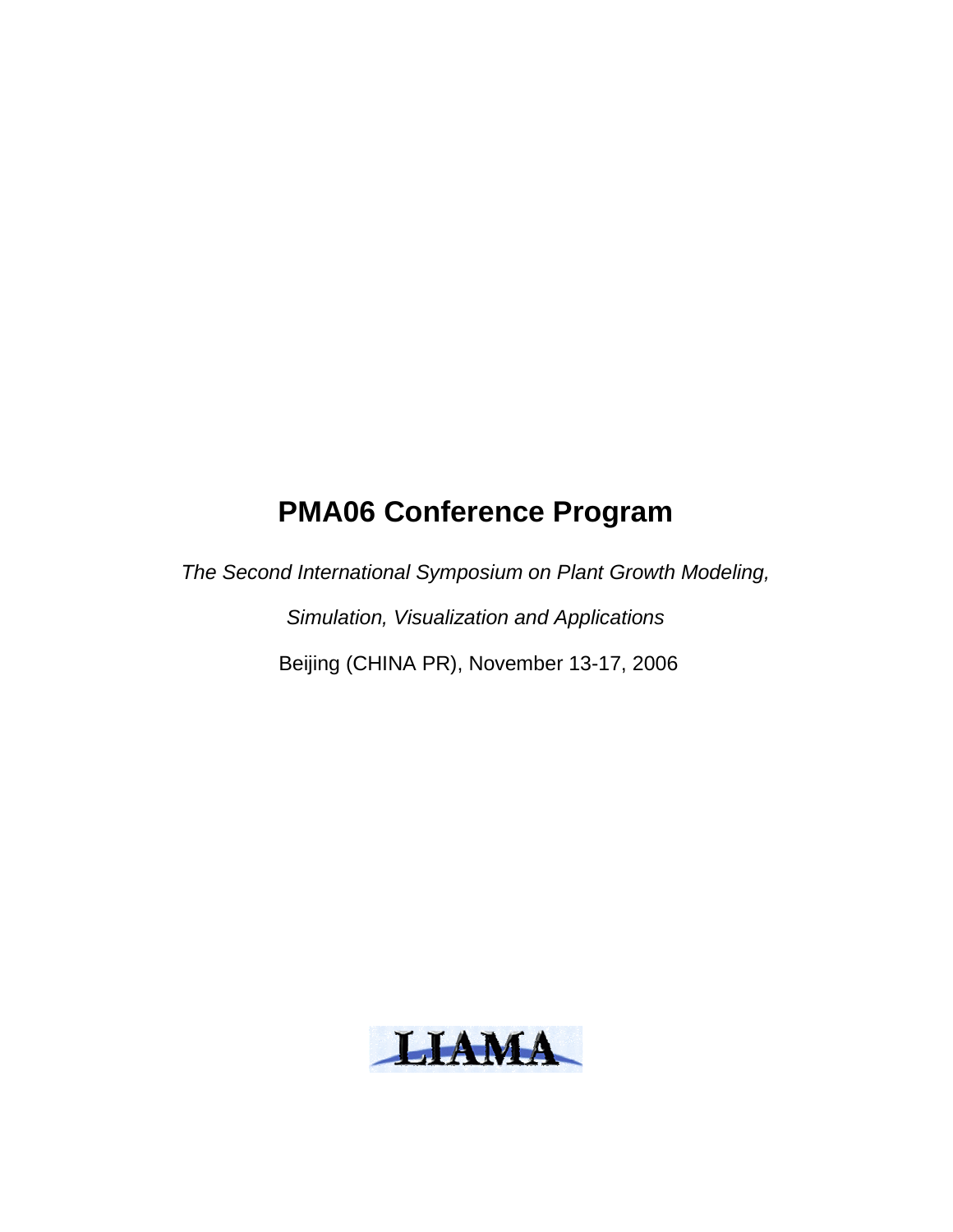#### **INTRODUCTION**

The PMA symposium series has been initiated by LIAMA, the French-Chinese Laboratory for Computer Sciences, Automation and Applied Mathematics. PMA06 has been organized in partnership with IEEE, and is supported by several Chinese and French Institutes (CAF, CAS, CASIA, CAU, CSIG, NERCITA, CIRAD, INRA, INRIA), as well as by the French Embassy in China and the National Natural Science Foundation of China (NSFC). PMA06 is also supported by scientific journals, i.e. Annals of Botany, Journal of Computer Science and Technology and the International Journal of Virtual Reality, which will publish selected papers in special issues.

This highly multi-disciplinary conference hosts over 100 participants from 15 different countries. The main goal of this event is to bring together researchers working on plant growth modeling and applications, but from different backgrounds, i.e. plant sciences, forestry, agronomy, environmental sciences, mathematics and computer sciences.

The PMA06 conference takes place in Beijing, China, at the Beijing Friendship Hotel (see map on page 4). Beijing is the center for culture, science, communication, and many other aspects of Chinese life.

The capital of China is now a modern metropolitan city with a rich cultural heritage, from royal palaces and traditional monuments, of which the most famous are the Forbidden City and the Great Wall, to the popular Hutongs and Beijing Opera. Beijing is also a model of Chinese people's life and is the gateway to other parts of China.

Agriculture-, Forestry- and Environmental- Sciences are very important issues in China. More than 30 universities in the Mainland of China are dedicated to Agriculture or Forestry, some of which are situated in the Beijing area. In this setting, development and application of Plant Growth Models and Visualization tools have become increasingly important. PMA06 also provides opportunities for the increasing number of Chinese researchers active in these fields, to enter the international community.

## **GENERAL CO-CHAIRS**

Dr Thierry FOURCAUD LIAMA/CIRAD-UMR AMAP, France LIAMA/CASIA-NLPR, China

Dr Xiaopeng ZHANG

#### **PROGRAM CO-CHAIRS**

Prof Baogang HU LIAMA/CASIA-NLPR, China Univ. of Minnesota, USA

Prof Baoquan CHEN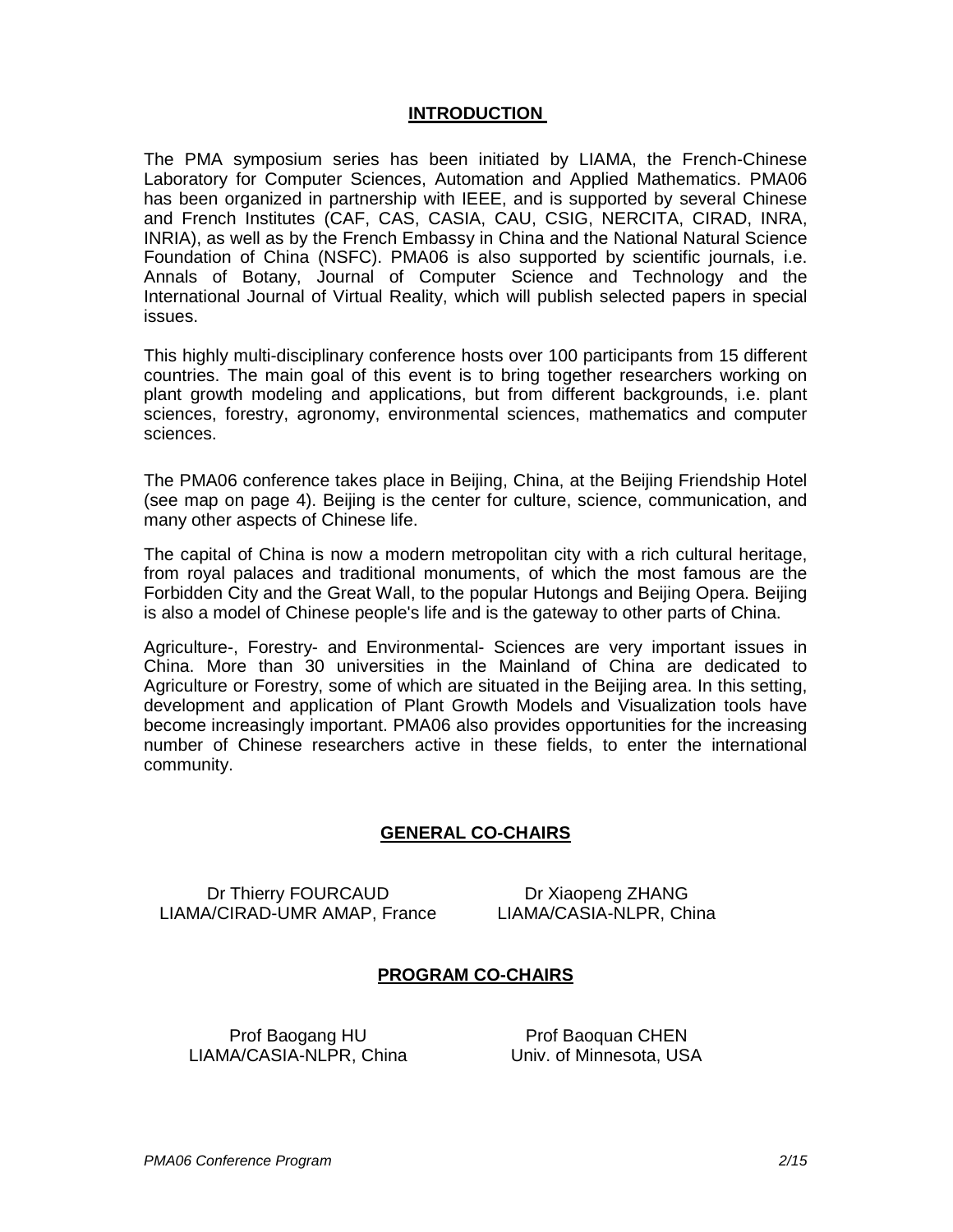## **SCIENTIFIC COMMITTEE**

Dr Daniel Barthelemy (France) Dr Gerhard Buck-Sorlin (Germany) Prof Weixing Cao (China) Prof Baoquan Chen (USA) Dr Norishige Chiba (Japan) Dr Paul-Henry Cournede (France) Dr Philippe de Reffye (France) Dr Maurice Goursat (France) Prof Yan Guo (China) Dr Ep Heuvelink (Netherlands) Prof David Hill (France) Prof Tsuyoshi Honjo (Japan) Prof Baogang Hu (China) Dr Marc Jaeger (France) Prof Hans Lambers (Australia) Prof Baoguo Li (China)

Prof Yuanchang Lu (China) Prof Nelson Max (USA) Dr Fabrice Neyret (France) Dr Loic Pages (France) Prof Hans Pretzsch (Germany) Prof Bill Shipley(Canada) Prof Daniel Thalmann (Switzerland) Dr David Thornby (Australia) Prof Herman van Keulen (Netherlands) Dr Marcel van Oijen (UK) Dr Jan Vos (Netherlands) Dr David A. Weinstein (USA) Prof Enhua Wu (Macao, China) Prof Baogui Zhang (China) Prof Chunjiang Zhao (China)

#### **ORGANIZING COMMITTEE**

Dr. Philippe Decaudin (LIAMA-INRIA) Ms. Qing-Qiong Deng (LIAMA) Ms. Bi-Zhen Hong (LIAMA) Dr. Mengzhen Kang (LIAMA) Ms Jinnan Ji (BFU) Ms. JIa Liu (LIAMA)

Mr. Octavi Semonin (LIAMA) Dr. Alexia Stokes (LIAMA, INRA) Mr. Ning Wang (LIAMA) Dr. Zhigang Zhan (CAU) Mr. Chao Zhu (LIAMA)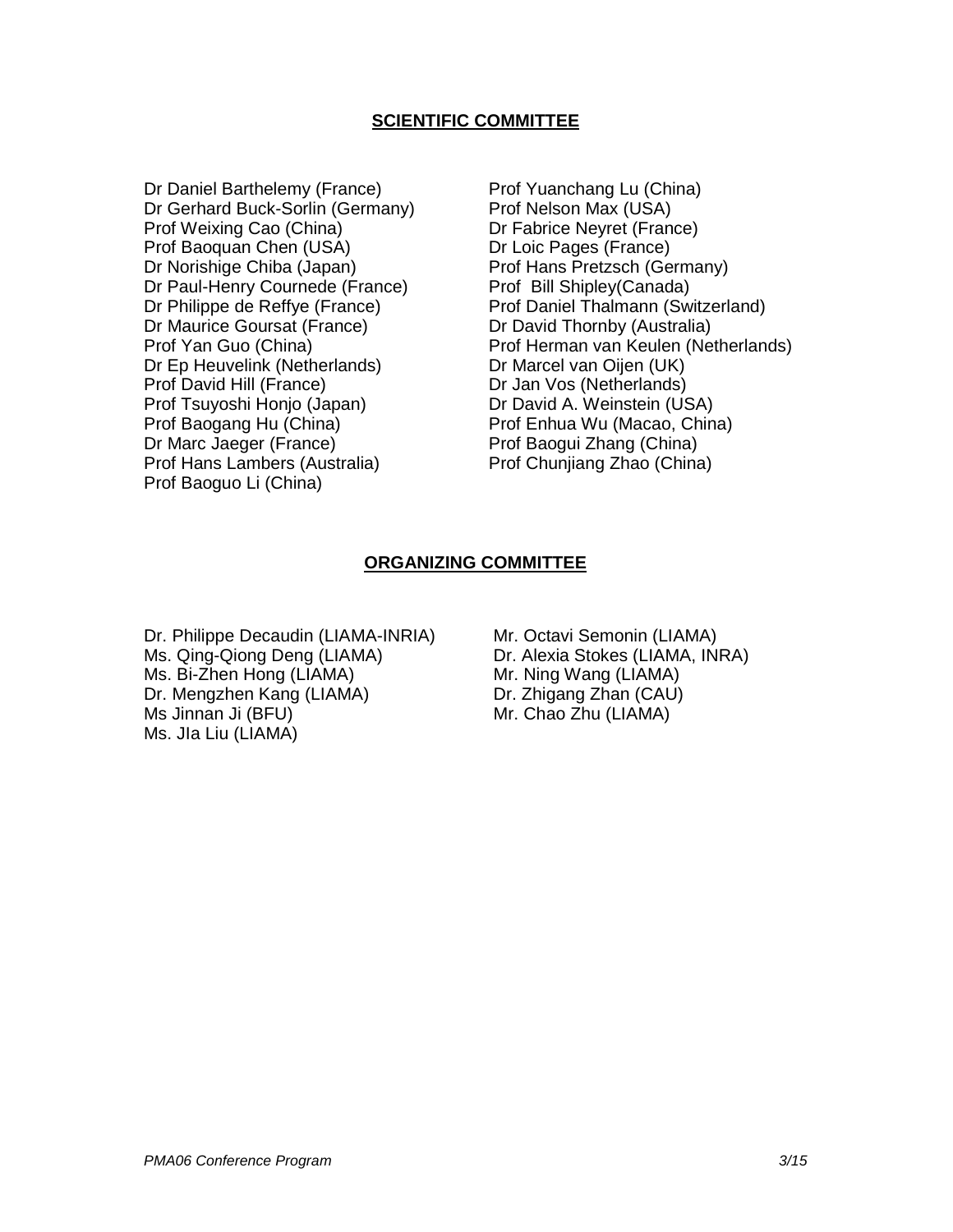# **MAP OF THE FRIENDSHIP HOTEL**

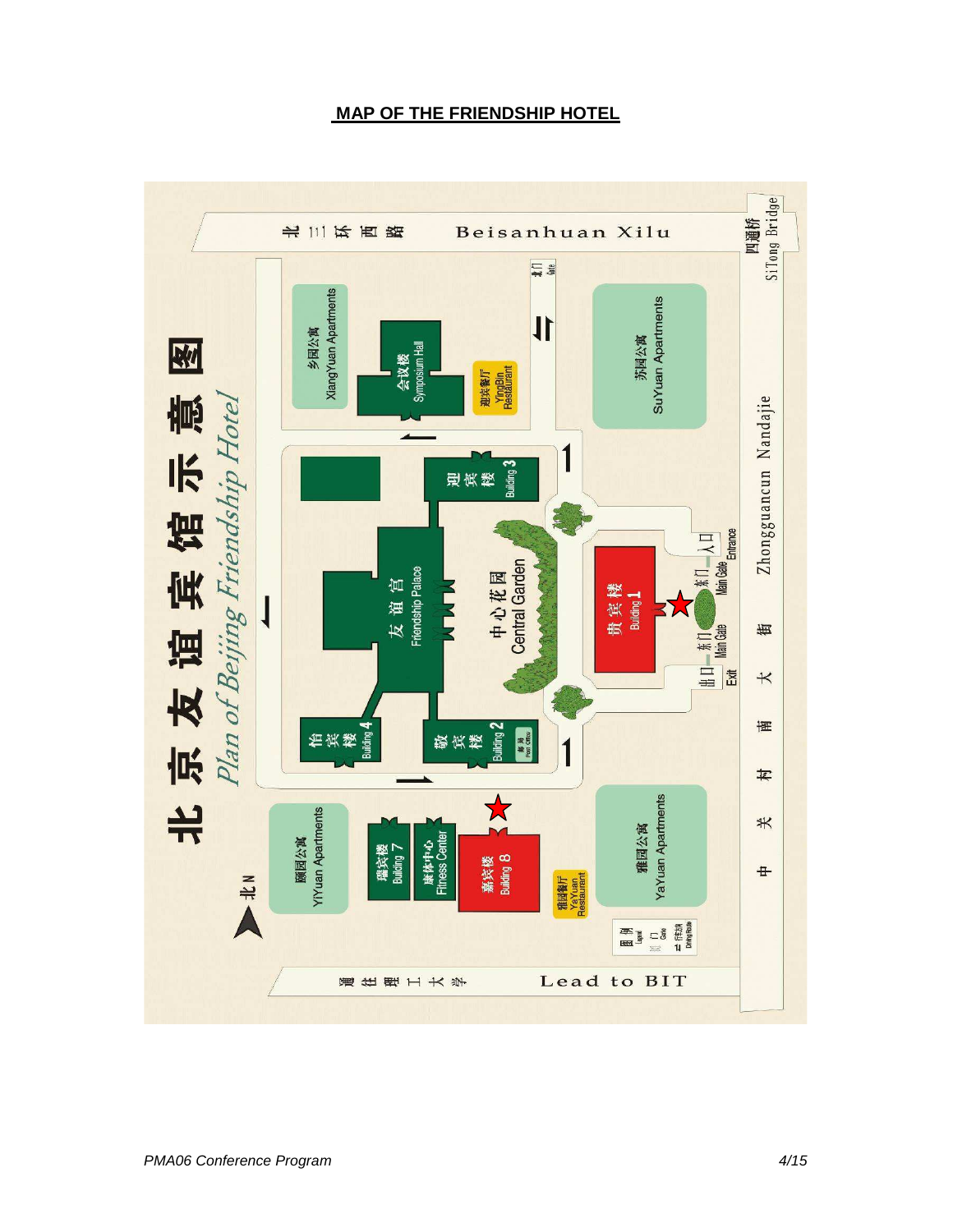# **PMA06 TIME TABLE**

| <b>SUNDAY</b> - November 12 |                                              |
|-----------------------------|----------------------------------------------|
|                             | <b>BEIJING FRIENDSHIP HOTEL - BUILDING 1</b> |
| 16:00-18:40                 |                                              |
|                             |                                              |
|                             | <b>Registration</b>                          |
|                             |                                              |
|                             |                                              |
| End of the registration day |                                              |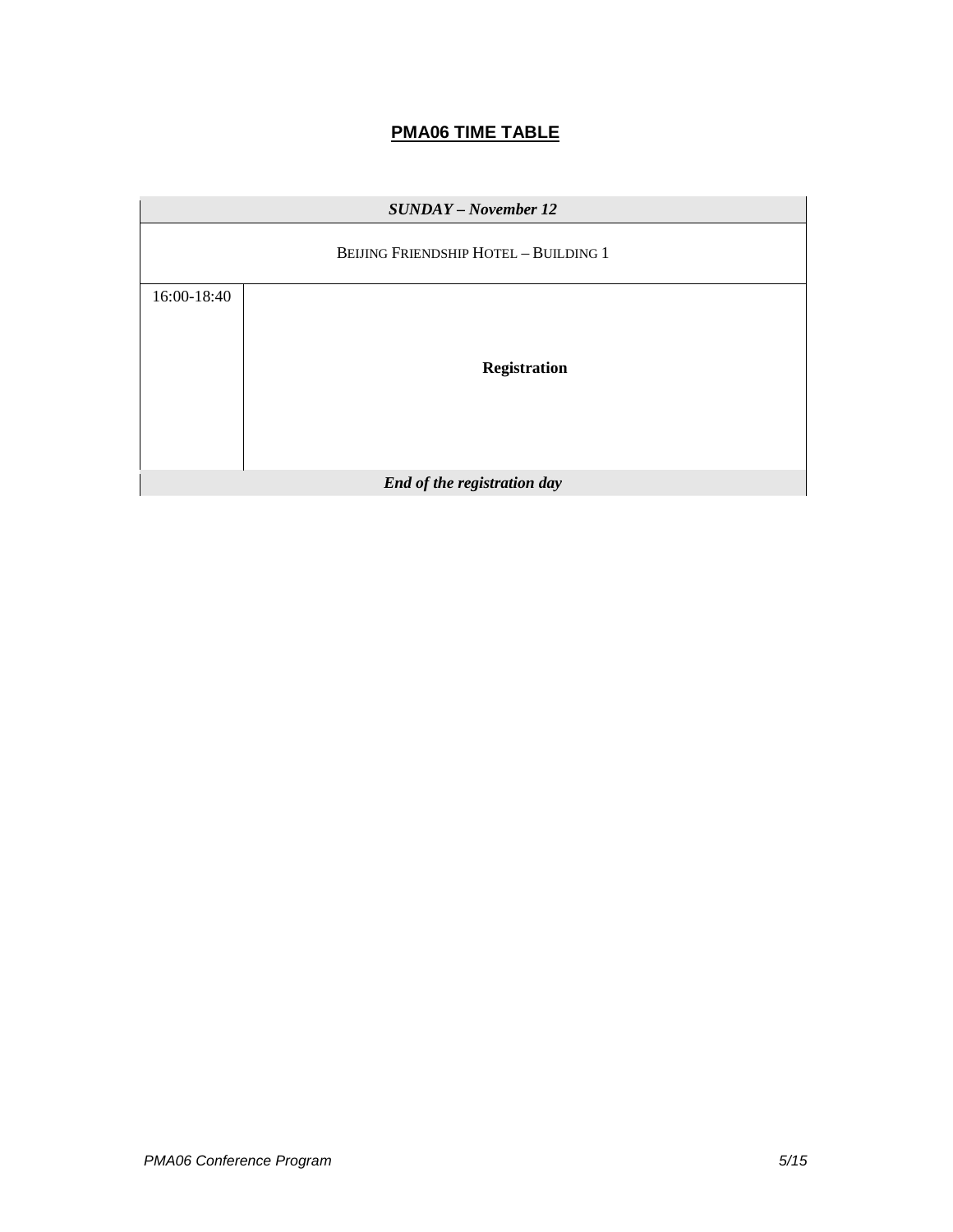|                                                    | <b>MONDAY</b> – November 13                                                                                                         |
|----------------------------------------------------|-------------------------------------------------------------------------------------------------------------------------------------|
|                                                    | BEIJING FRIENDSHIP HOTEL - BUILDING 1 - FUNCTION ROOM                                                                               |
| $08:15-08:45$                                      | Registration                                                                                                                        |
| 08:45-09:15                                        | Welcome ceremony                                                                                                                    |
| 09:15-09:30                                        | Photo session                                                                                                                       |
|                                                    | <b>Special keynote session</b>                                                                                                      |
| Chairmen – Dr Thierry Fourcaud & Dr Xiaopeng Zhang |                                                                                                                                     |
| 09:30-10:10                                        | Invited keynote:<br>Prof. Hans Lambers (Australia)<br>"Plant Growth Modeling, Simulation, Visualization and Applications"           |
| 10:10-10:30                                        | Coffee break                                                                                                                        |
| 10:30-11:10                                        | Invited keynote:<br>Prof. Baoquan Chen (USA)<br>"Knowledge-Based Geometry Modeling of Laser-Scanned Trees"                          |
|                                                    | <b>Session 1 - Plant Growth and Plant Development Models</b>                                                                        |
| Chairman - Dr Philippe de Reffye                   |                                                                                                                                     |
| 11:10-11:50                                        | <b>Invited keynote:</b><br>Dr Jan Vos (Netherlands)<br>"Concepts to model growth and development of plants"                         |
| 11:50-12:15                                        | Dr Ep Heuvelink (Netherlands)<br>"Fruit set in sweet pepper: a modeling exercise"                                                   |
| 12:15-12:40                                        | Dr Loic Pages (France)<br>"MiniRoot: a simple architectural model of the root system connected to the<br>shoot system"              |
| 12:40-14:00                                        | Lunch                                                                                                                               |
| BEIJING FRIENDSHIP HOTEL - BUILDING 8 - ROOM 1     |                                                                                                                                     |
|                                                    | Chairman – Dr Gerhard Buck-Sorlin                                                                                                   |
| 14:00-14:25                                        | Dr Jean Dauzat (France)<br>"Simulation of ecophysiological processes on 3D virtual stands with the<br>ARCHIMED simulation platform" |
| 14:25-14:50                                        | Dr Zhigang Zhan (China)<br>"On functional leaves behaviour in Gossypium growth with respect to<br>defoliation experimentations"     |
| 14:50-15:15                                        | Dr Christophe Angelique (France)<br>"Analysis of Arabidopsis growth and development based on the dynamic model<br>GreenLab"         |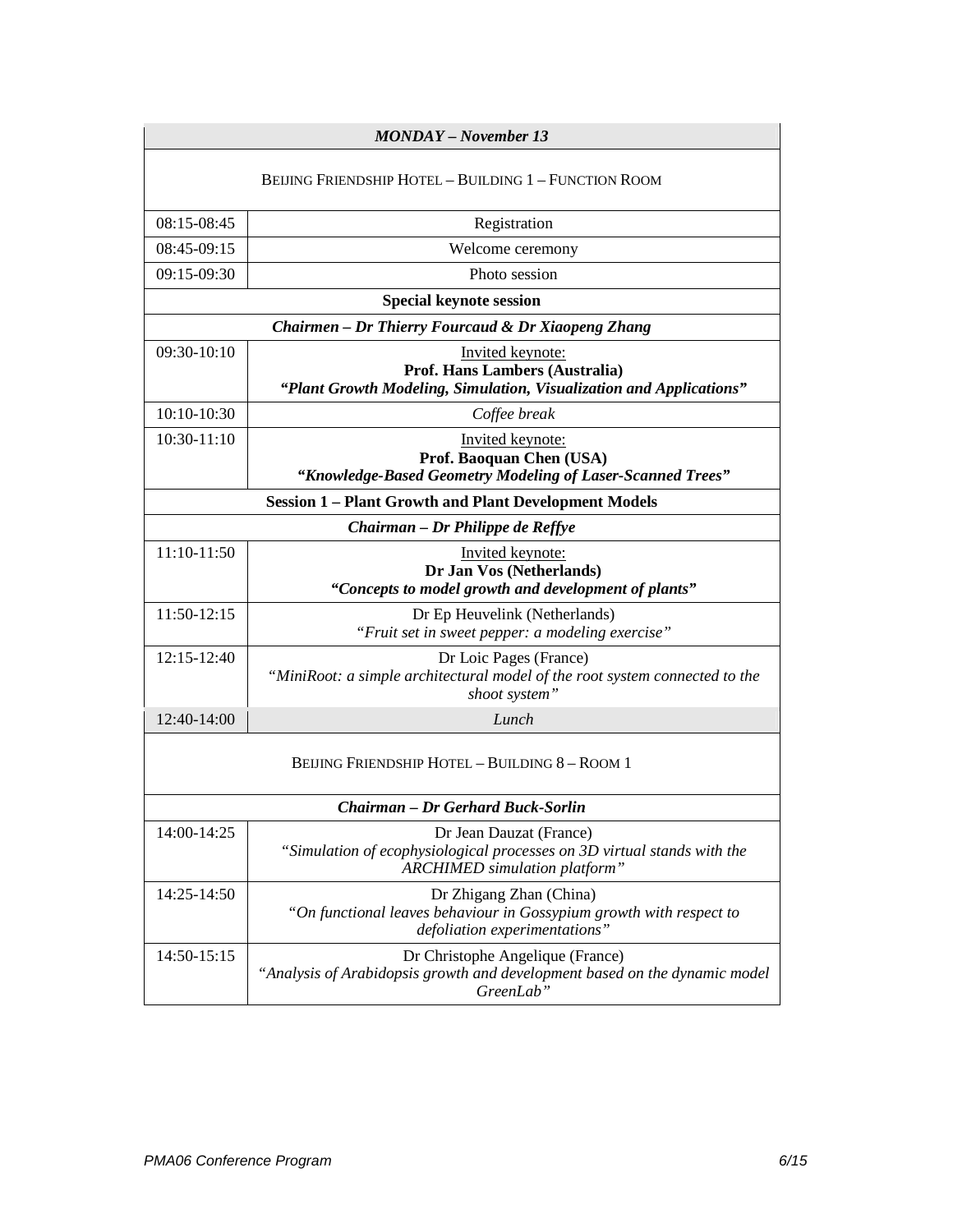| <b>MONDAY</b> - November 13 |                                                                                                                                                                                                                                                                                                                                                                                                                                                                                                                                                                                                                                                                                                                                        |
|-----------------------------|----------------------------------------------------------------------------------------------------------------------------------------------------------------------------------------------------------------------------------------------------------------------------------------------------------------------------------------------------------------------------------------------------------------------------------------------------------------------------------------------------------------------------------------------------------------------------------------------------------------------------------------------------------------------------------------------------------------------------------------|
| 15:15-15:35                 | <b>Poster presentation (4mn/poster)</b><br>Dr Eunmi Lim (Japan)<br>"Application of Virtual Reality and Plant Modeling for Participation in Urban<br>Planning and Design"<br>Dr Mezghani M. Aiachi (Tunisia)<br>"Modelling vegetative growth of olive tree (Olea europaea L.)"<br>Dr Herve Rey (France)<br>"Sunflower (Helianthus annuus sp.) growth analysis by source - sink<br>relationships study with GreenLab model"<br>Dr Gaetan Louarn (France)<br>"Modelling grapevine (Vitis vinifera L.) canopy structure with the<br>reconstruction model TOPVINE : Comparison of various training systems<br>through accurate computation of exposed leaf area and light microclimate in the<br>fruiting zone"<br>Prof Weixing Cao (China) |
|                             | "Modeling Leaf Morphological Growth in Winter Wheat"                                                                                                                                                                                                                                                                                                                                                                                                                                                                                                                                                                                                                                                                                   |
| 15:35-15:55                 | Poster Session - Coffee break                                                                                                                                                                                                                                                                                                                                                                                                                                                                                                                                                                                                                                                                                                          |
|                             | <b>Chairman - Dr Loic Pages</b>                                                                                                                                                                                                                                                                                                                                                                                                                                                                                                                                                                                                                                                                                                        |
| 15:55-16:20                 | Dr Somporn Chuai-Aree (Germany)<br>"An Algorithm for Simulation of Leaf Vein, Shoot and Root Growth Based on<br>Their Environmental Factors"                                                                                                                                                                                                                                                                                                                                                                                                                                                                                                                                                                                           |
| 16:20-16:45                 | Dr Lionel Dupuy (UK)<br>"Multicellular computation of plant morphogenesis"                                                                                                                                                                                                                                                                                                                                                                                                                                                                                                                                                                                                                                                             |
| 16:45-17:55                 | <b>Poster presentation (4mn/poster)</b><br>Dr Mengzhen Kang (China)<br>"Plant Distribution from the Greenlab Stochastic Organogenesis Model"<br>Dr Ping Zheng (China)<br>"Study on Modeling of Soybean Structure"<br>Dr Jean-Francois Ledent (Belgium)<br>"A 3D model to visualize maize canopies from simple measurements"<br>Dr Dingchun Yan (China)<br>"Implementation of 3D Visualization System for Maize Growth"<br>Mr Qingqiong Deng (China)<br>"Continuous LOD model of coniferous foliage"                                                                                                                                                                                                                                    |
| 17:55-17:30                 | <b>Poster Session</b>                                                                                                                                                                                                                                                                                                                                                                                                                                                                                                                                                                                                                                                                                                                  |
| 17:30-18:30                 | Ice breaker party                                                                                                                                                                                                                                                                                                                                                                                                                                                                                                                                                                                                                                                                                                                      |
| <b>End of Day 1</b>         |                                                                                                                                                                                                                                                                                                                                                                                                                                                                                                                                                                                                                                                                                                                                        |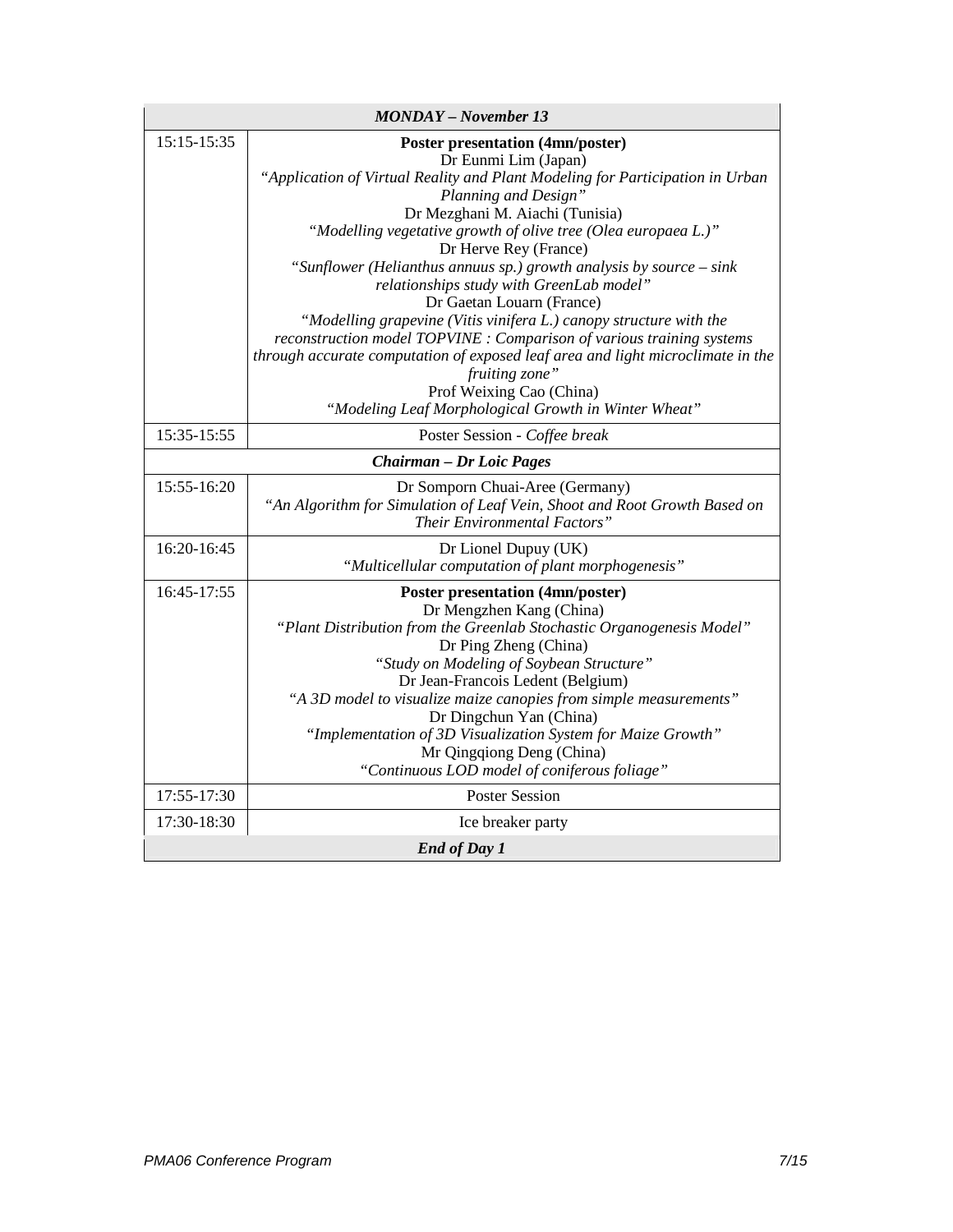| TUESDAY - November 14                          |                                                                                                                                                                                                                                                                                                                                                                                                                                                                                                                                                                                                                                                                                                                                                |
|------------------------------------------------|------------------------------------------------------------------------------------------------------------------------------------------------------------------------------------------------------------------------------------------------------------------------------------------------------------------------------------------------------------------------------------------------------------------------------------------------------------------------------------------------------------------------------------------------------------------------------------------------------------------------------------------------------------------------------------------------------------------------------------------------|
| BEIJING FRIENDSHIP HOTEL - BUILDING 8 - ROOM 1 |                                                                                                                                                                                                                                                                                                                                                                                                                                                                                                                                                                                                                                                                                                                                                |
|                                                | <b>Session 2 - Theoretical Advances in Plant Growth Modeling</b>                                                                                                                                                                                                                                                                                                                                                                                                                                                                                                                                                                                                                                                                               |
|                                                | Chairman - Prof Abdullah A. Jaradat                                                                                                                                                                                                                                                                                                                                                                                                                                                                                                                                                                                                                                                                                                            |
| 09:00-09:40                                    | Invited keynote:<br>Dr Paul-Henry Cournede (France)<br>"A functional and architectural model of competition for plant growth"                                                                                                                                                                                                                                                                                                                                                                                                                                                                                                                                                                                                                  |
| 09:40-10:05                                    | Dr Gerhard Buck-Sorlin (Germany)<br>"Towards "Virtual Barley": Relational Growth Grammars as a universal framework<br>for rule-based hierarchical modelling of morphogenesis, plant function, regulatory<br>networks, and genetic processes"                                                                                                                                                                                                                                                                                                                                                                                                                                                                                                   |
| 10:05-10:30                                    | Ms Amelie Mathieu (France)<br>"Generation of rhythms in plant development controlled by their functioning:<br>theoretical and numerical study"                                                                                                                                                                                                                                                                                                                                                                                                                                                                                                                                                                                                 |
| 10:30-10:50                                    | <b>Poster presentation (4mn/poster)</b><br>Dr Ming Sun (China)<br>"Existing state and application on nondestructive measurement of plant growth<br>based on machine vision"<br>Prof Guifen Chen (China)<br>"Digital image technology in the diagnosis of pests and related algorithms"<br>Dr Pierre Lejeune (Belgium)<br>"Traitmilltm: A Genomics Platform For Modeling Gene Function In Plant<br>Development"<br>Dr Qiaoxue Dong (China)<br>"Modeling the phenotypic plasticity of the tomato crop (Lycopersicon esculentum<br>Mill.) in response to light and planting density using the structural-functional model<br><b>GREENLAB</b> "<br>Prof Weixing Cao (China)<br>"A quantitative analysis on leaf curvature characteristics in rice" |
| 10:50-11:10                                    | Poster Session - Coffee break                                                                                                                                                                                                                                                                                                                                                                                                                                                                                                                                                                                                                                                                                                                  |
|                                                | Chairman - Prof Baogang Hu                                                                                                                                                                                                                                                                                                                                                                                                                                                                                                                                                                                                                                                                                                                     |
| 11:10-11:35                                    | Prof Abdullah A. Jaradat (USA)<br>"Phenotypic plasticity and fractal dimension are strong determinants of grain yield<br>in soybean"                                                                                                                                                                                                                                                                                                                                                                                                                                                                                                                                                                                                           |
| 11:35-12:00                                    | Ms Veronique Letort (France)<br>"Quantitative Genetics and Plant Growth Simulation: a Theoretical Study of Linking<br>Quantitative Trait Loci (QTL) to Model Parameters"                                                                                                                                                                                                                                                                                                                                                                                                                                                                                                                                                                       |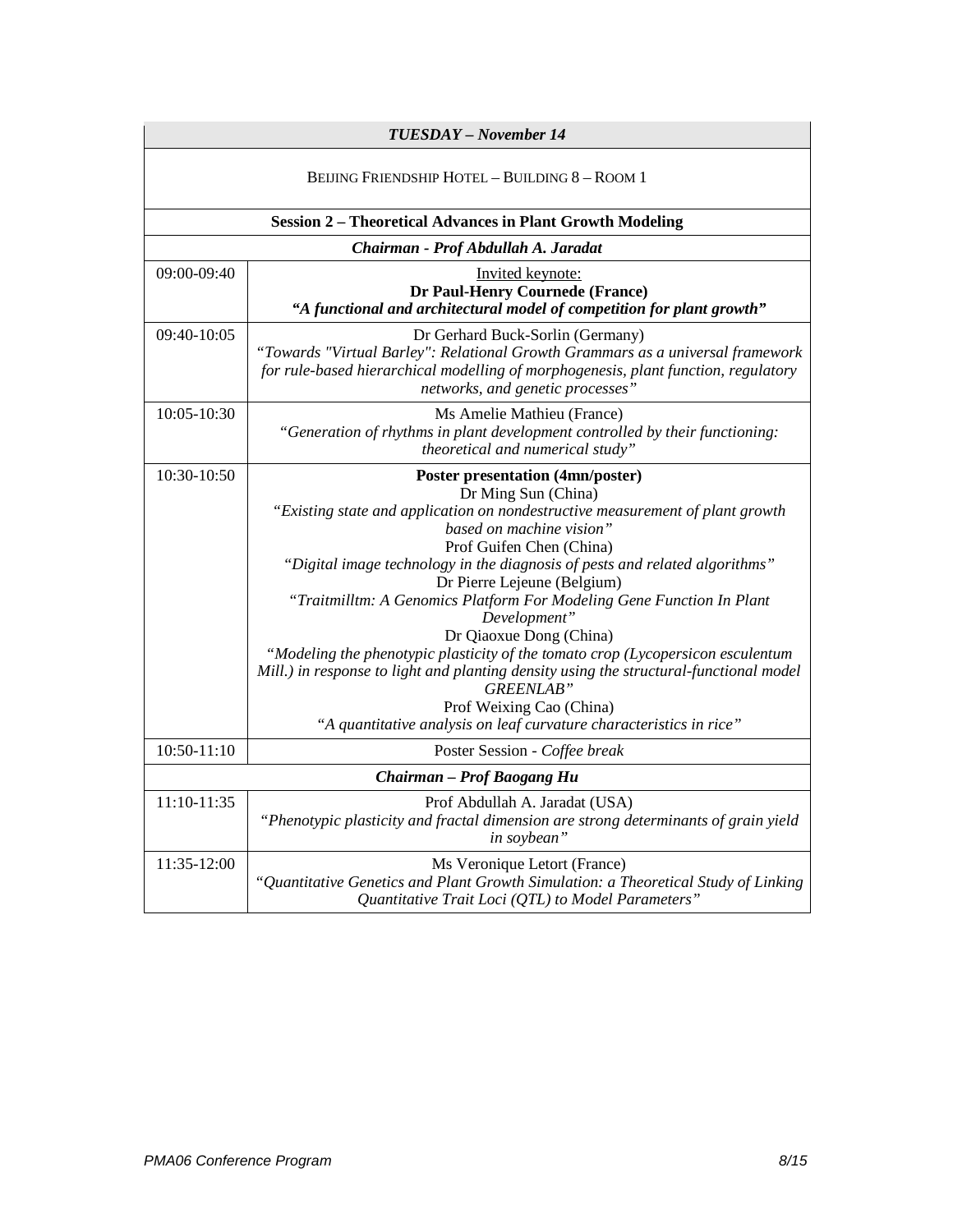| TUESDAY - November 14 |                                                                                                                                                                                                                                                                                                                                                                                                                                                                                                                                                                                                                                                                                                   |
|-----------------------|---------------------------------------------------------------------------------------------------------------------------------------------------------------------------------------------------------------------------------------------------------------------------------------------------------------------------------------------------------------------------------------------------------------------------------------------------------------------------------------------------------------------------------------------------------------------------------------------------------------------------------------------------------------------------------------------------|
| 12:00-12:20           | <b>Poster presentation (4mn/poster)</b><br>Dr Youhong Song (Australia)<br>"Characterizing and modelling rice vegetative morphogenesis: case of one<br>morphogenetic deficient mutant and its wild type Nippon Bare"<br>Dr Laurent Saint-Andre (France)<br>"Integrating Nutrient Cycling into a Growth and Yield Model calibrated for Eucalypt<br>Plantations in Congo"<br>Dr Xiangdong Lei (China)<br>"A matrix growth model of natural Spruce-balsam fir forest in New Brunswick,<br>Canada"<br>Prof Mingquan Zhou (China)<br>"Simulation of Trees by IFS and 3D Reconstruction in Virtual Environment"<br>Dr Huaiqing Zhang (China)<br>"Applications of virtual reality technology in forestry" |
| 12:20-14:00           | Lunch                                                                                                                                                                                                                                                                                                                                                                                                                                                                                                                                                                                                                                                                                             |
|                       | <b>Session 3 – Modeling Plant Interaction with its Environment</b>                                                                                                                                                                                                                                                                                                                                                                                                                                                                                                                                                                                                                                |
|                       | Chairman - Dr Ep Heuvelink                                                                                                                                                                                                                                                                                                                                                                                                                                                                                                                                                                                                                                                                        |
| 14:00-14:25           | Dr Xavier Draye (Belgium)<br>"Soil-plant-atmosphere modelling in a multi-scale and multi-model simulation<br>platform"                                                                                                                                                                                                                                                                                                                                                                                                                                                                                                                                                                            |
| 14:25-14:50           | Dr Cailian Lao (China)<br>"Modeling Light Distribution within Plant Canopy Based on BSDFs of Single<br>Leaves"                                                                                                                                                                                                                                                                                                                                                                                                                                                                                                                                                                                    |
| 14:50-15:15           | Dr Sebastien Gayler (Germany)<br>"Modelling plant-plant and plant-pathogen interactions with the plant growth model<br>PLATHO"                                                                                                                                                                                                                                                                                                                                                                                                                                                                                                                                                                    |
| 15:15-15:35           | Coffee break                                                                                                                                                                                                                                                                                                                                                                                                                                                                                                                                                                                                                                                                                      |
|                       | Chairman - Dr Alexia Stokes                                                                                                                                                                                                                                                                                                                                                                                                                                                                                                                                                                                                                                                                       |
| 15:35-16:00           | Prof Baogui Zhang (China)<br>"Impact of P deficiency on biomass partitioning and root system architecture"                                                                                                                                                                                                                                                                                                                                                                                                                                                                                                                                                                                        |
| 16:00-16:25           | Dr Thierry Fourcaud (France)<br>"A hypothesis on the biomechanical adaptation of root structure based on numerical<br>analyses of root-soil mechanical interaction"                                                                                                                                                                                                                                                                                                                                                                                                                                                                                                                               |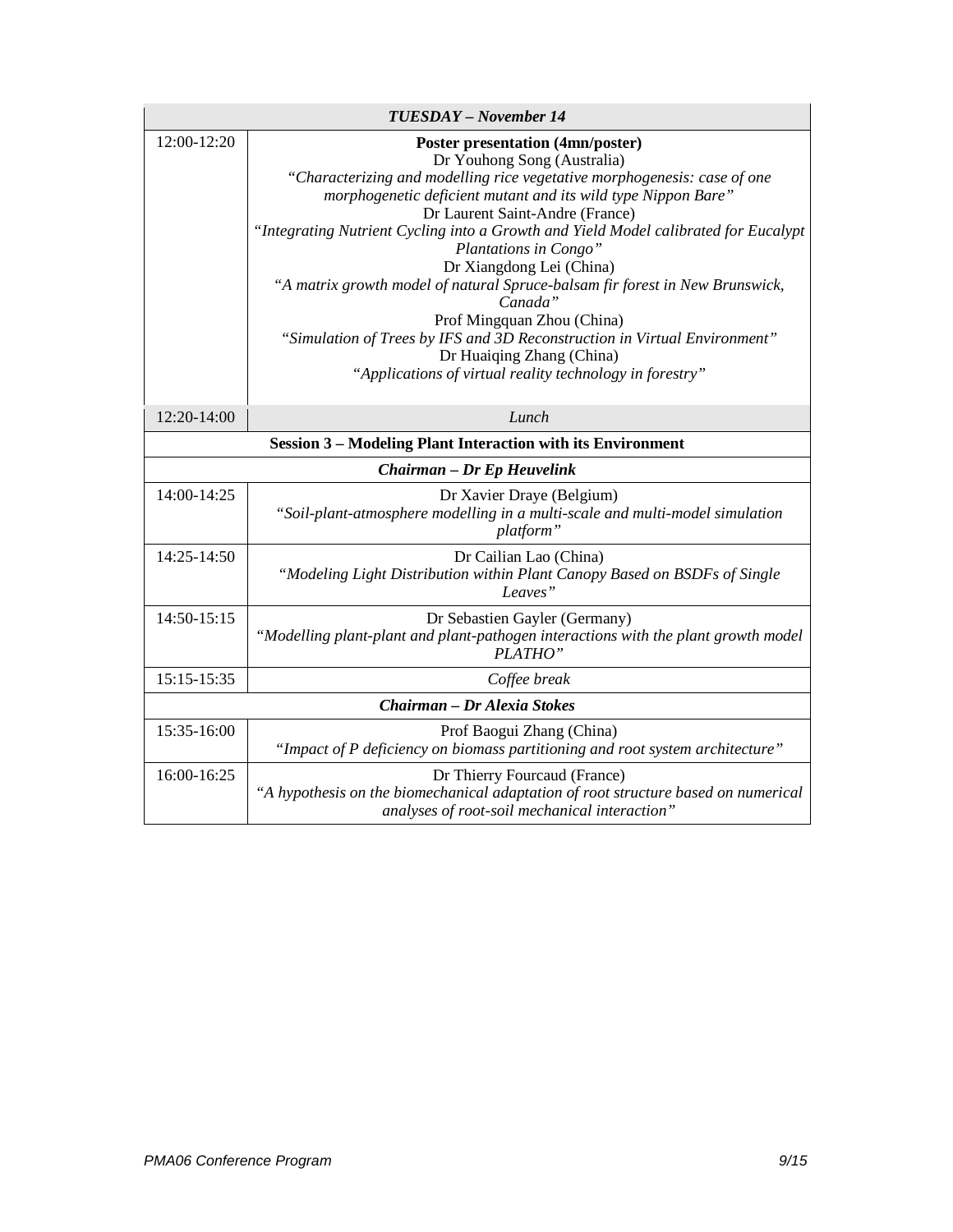| TUESDAY – November 14 |                                                                                   |
|-----------------------|-----------------------------------------------------------------------------------|
| $16:25-16:50$         | <b>Poster presentation (4mn/poster)</b>                                           |
|                       | Dr Zhangang Wang (China)                                                          |
|                       | "3D Forestation Simulation Based on Direct 3D-Interaction"                        |
|                       | Dr Lu Ke (China)                                                                  |
|                       | "Research of Dynamic Monitoring of Land Using Based on Remote Sensing and<br>GIS" |
|                       | Dr Ping Zheng (China)                                                             |
|                       | "Study on Methods of Digital Design of Crop Structure"                            |
|                       | Prof Weixing Cao (China)                                                          |
|                       | "Development of Growth Model-based Decision Support System for Crop               |
|                       | Management"                                                                       |
|                       | Software presentation (4mn/poster)                                                |
|                       | Prof Chaoxing He (China)                                                          |
|                       | "Software development on Intelligent Expert Decision System for Tomato            |
|                       | Production Management in Solar Greenhouse"                                        |
|                       | Dr Somporn Chuai-Aree (Germany)                                                   |
|                       | "PlantVR: Software for Simulation and Visualization of Plant Growth Model"        |
|                       | Dr Xiaopeng Zhang (China)                                                         |
|                       | "Image based real-time and realistic forest rendering"                            |
| 16:55-18:00           | Software Demonstration                                                            |
|                       | and                                                                               |
|                       | Poster session                                                                    |
| 19:00-22:00           | <b>CONFERENCE DINNER</b>                                                          |
| <b>End of Day 2</b>   |                                                                                   |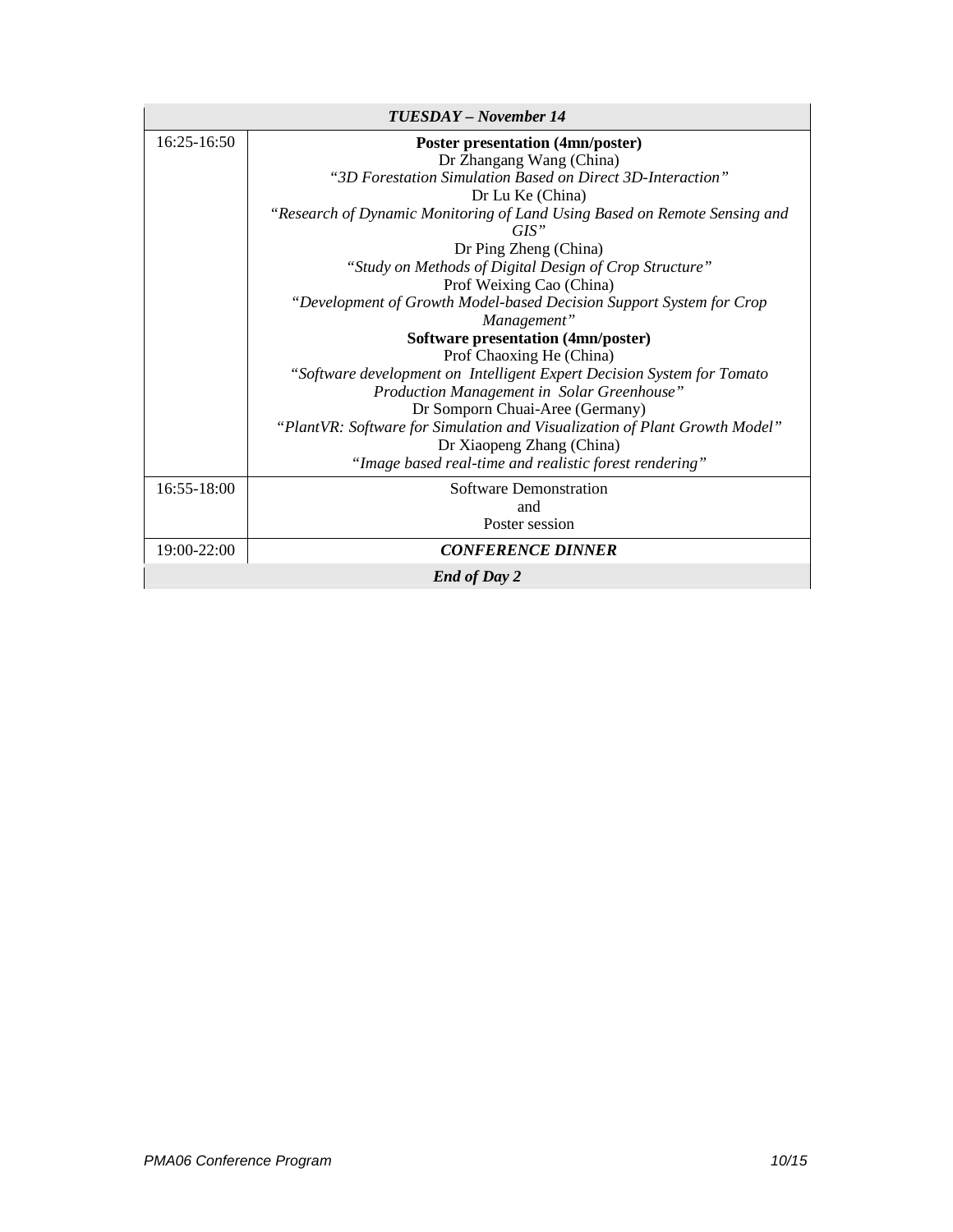| WEDNESDAY - November 15                        |                                                                                                                                                                                                                                                                                                                                                                                                                                                                                                                                                                                                                                                                                     |
|------------------------------------------------|-------------------------------------------------------------------------------------------------------------------------------------------------------------------------------------------------------------------------------------------------------------------------------------------------------------------------------------------------------------------------------------------------------------------------------------------------------------------------------------------------------------------------------------------------------------------------------------------------------------------------------------------------------------------------------------|
| BEIJING FRIENDSHIP HOTEL - BUILDING 8 - ROOM 1 |                                                                                                                                                                                                                                                                                                                                                                                                                                                                                                                                                                                                                                                                                     |
|                                                | <b>Session 4 - Application of Plant Growth Models in Agronomy</b>                                                                                                                                                                                                                                                                                                                                                                                                                                                                                                                                                                                                                   |
|                                                | Chairman - Dr Jean-Francois Ledent                                                                                                                                                                                                                                                                                                                                                                                                                                                                                                                                                                                                                                                  |
| 09:00-09:40                                    | Invited keynote:<br>Prof. Yan Guo (China)<br>"Application of plant models to Agronomy"                                                                                                                                                                                                                                                                                                                                                                                                                                                                                                                                                                                              |
| 09:40-10:05                                    | Prof Haishun Yang (USA)<br>"Hybrid-Maize: A simulation model that meets the demands of diverse users and their<br>applications"                                                                                                                                                                                                                                                                                                                                                                                                                                                                                                                                                     |
| 10:05-10:30                                    | Dr Yuntao Ma (China)<br>"Evaluation of functional-structural model GREENLAB-Maize with sparse<br>experimental data"                                                                                                                                                                                                                                                                                                                                                                                                                                                                                                                                                                 |
| $10:30-10:50$                                  | <b>Poster presentation (4mn/poster)</b><br>Dr Zhongfu Sun (China)<br>"A Web-based Simulation System for Greenhouse Crops"<br>Dr Jan Haberle (Czech Republic)<br>"Simulation of the effect of the amount and distribution of soil mineral nitrogen on<br>wheat yield and grain N concentration"<br>Dr Mohammad E. Asadi (Iran)<br>"Determination of Crop Water Use and Crop Coefficient of Corn Silage Based on<br>Crop Growth Stages"<br>Dr Guifen Chen (China)<br>"The Development of Dynamic Information Management System for Maize Based on<br>GPS, GIS"<br>Dr Wenjiang Huang (China)<br>"Assimilation of crop architecture models and canopy spectrum data in winter<br>wheat" |
| 10:50-11:10                                    | Poster Session - Coffee break                                                                                                                                                                                                                                                                                                                                                                                                                                                                                                                                                                                                                                                       |
|                                                | Chairman - Prof Baoguo Li                                                                                                                                                                                                                                                                                                                                                                                                                                                                                                                                                                                                                                                           |
| 11:10-11:35                                    | Dr Mengzhen Kang (China)<br>"Fitting weight of individual organs in spring wheat using the GreenLab model"                                                                                                                                                                                                                                                                                                                                                                                                                                                                                                                                                                          |
| 11:35-12:00                                    | Dr Ashok Shahi (India)<br>"Phenological approaches to support adaptation and modeling for prediction of<br>essential oil production and quality as total Geraniol content of Cymbopogon<br>commutatus (Steud.) Stapf"                                                                                                                                                                                                                                                                                                                                                                                                                                                               |
| 12:00-12:25                                    | Dr Kefa Zhou (China)<br>"Study on Application of Cotton2k Model in Cotton Growing in Xinjiang, China"                                                                                                                                                                                                                                                                                                                                                                                                                                                                                                                                                                               |
| 12:25-13:30                                    | Lunch                                                                                                                                                                                                                                                                                                                                                                                                                                                                                                                                                                                                                                                                               |
| 13:30-19:00                                    | VISIT OF THE<br><b>GREAT WALL</b>                                                                                                                                                                                                                                                                                                                                                                                                                                                                                                                                                                                                                                                   |
| <b>End of Day 3</b>                            |                                                                                                                                                                                                                                                                                                                                                                                                                                                                                                                                                                                                                                                                                     |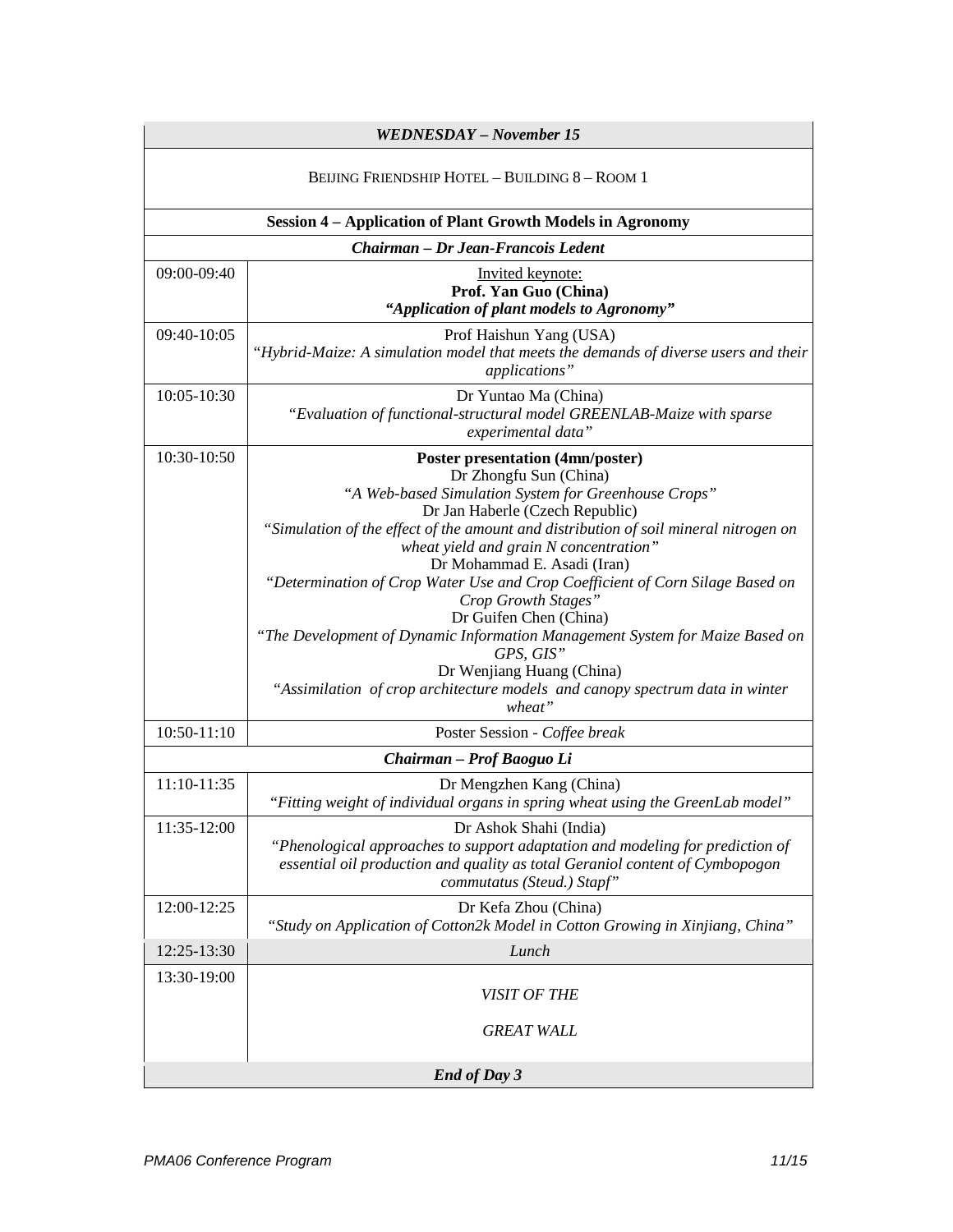| <b>THURSDAY</b> - November 16                  |                                                                                                                                                                                                                                                                                                                                                                                                                                                                               |
|------------------------------------------------|-------------------------------------------------------------------------------------------------------------------------------------------------------------------------------------------------------------------------------------------------------------------------------------------------------------------------------------------------------------------------------------------------------------------------------------------------------------------------------|
| BEIJING FRIENDSHIP HOTEL - BUILDING 8 - ROOM 1 |                                                                                                                                                                                                                                                                                                                                                                                                                                                                               |
|                                                | <b>Session 5 - Application of Tree Growth Models in Forestry</b>                                                                                                                                                                                                                                                                                                                                                                                                              |
|                                                | Chairman - Prof Yuanchang Lu                                                                                                                                                                                                                                                                                                                                                                                                                                                  |
| 09:00-09:40                                    | Invited keynote:<br>Prof. Hans Pretzsch (Germany)<br>"Models for Forest Ecosystem Management, a European Perspective"                                                                                                                                                                                                                                                                                                                                                         |
| 09:40-10:05                                    | Dr Kiysohi Umeki (Japan)<br>"Determinants of diameter growth of current-year and one-year-old shoots in Betula<br>platyphylla in Hokkaido, northern Japan"                                                                                                                                                                                                                                                                                                                    |
| 10:05-10:30                                    | Dr Akihiro Sumida (Japan)<br>"Stable foliage cluster $(FC)$ , a basic unit of the crown structure of tree species and its<br>application to modeling of tree and forest structure"                                                                                                                                                                                                                                                                                            |
| 10:30-10:50                                    | <b>Poster presentation (4mn/poster)</b><br>Dr Christian Higuera (Chile)<br>"Methodology to evaluate productivity and profitability in plantations of Pinus<br>radiata D.DON in Chile"<br>Dr Pedro Real (Chile)<br>"National Growth and Yield Simulation Project: example of cooperation among<br>private sector and research institutes"<br>Dr Qing Zhang (China)<br>"Study on RS- and GIS-based Ecological Capital Assessment in Arid Areas"<br>Dr Veronique Cucchi (France) |
|                                                | "Development of a spatial decision support tool for the management of eucalypt<br>plantations in Congo"<br>Ms Lingxia Hong (China)<br>"Integrated Stand Growth Model (ISGM) and Its Application"                                                                                                                                                                                                                                                                              |
| 10:50-11:10                                    | Poster Session - Coffee break                                                                                                                                                                                                                                                                                                                                                                                                                                                 |
|                                                | Chairman - Dr Kiysohi Umeki                                                                                                                                                                                                                                                                                                                                                                                                                                                   |
| 11:10-11:35                                    | Dr Pedro Real (Chile)<br>"INSIGNE the new growth and yield simulator for Pinus radiata D.DON in Chile"                                                                                                                                                                                                                                                                                                                                                                        |
| $11:35-12:00$                                  | Dr Christian Higuera (Chile)<br>"Development of a National Data Bank System as tool to administrate the Data for<br>growth and Yield models of Pinus radiata (D.Don) and Eucaliptus spp. in Chile"                                                                                                                                                                                                                                                                            |
| 12:00-12:25                                    | Mr Francois de Coligny (France)<br>"Efficient building of forestry modelling software with the Capsis methodology"                                                                                                                                                                                                                                                                                                                                                            |
| 12:25-14:00                                    | Lunch                                                                                                                                                                                                                                                                                                                                                                                                                                                                         |
|                                                | <b>Session 6 - Analyzing and Modeling Plant Structure</b>                                                                                                                                                                                                                                                                                                                                                                                                                     |
|                                                | Chairman - Dr Akihiro Sumida                                                                                                                                                                                                                                                                                                                                                                                                                                                  |
| 14:00-14:25                                    | Mr Zhanglin Cheng (China)<br>"Tree Skeleton Extraction from a Single Range Image"                                                                                                                                                                                                                                                                                                                                                                                             |
| 14:25-14:50                                    | Dr Zhongke Wu (China)<br>"Interactive Modeling Trees with Ball B-Splines"                                                                                                                                                                                                                                                                                                                                                                                                     |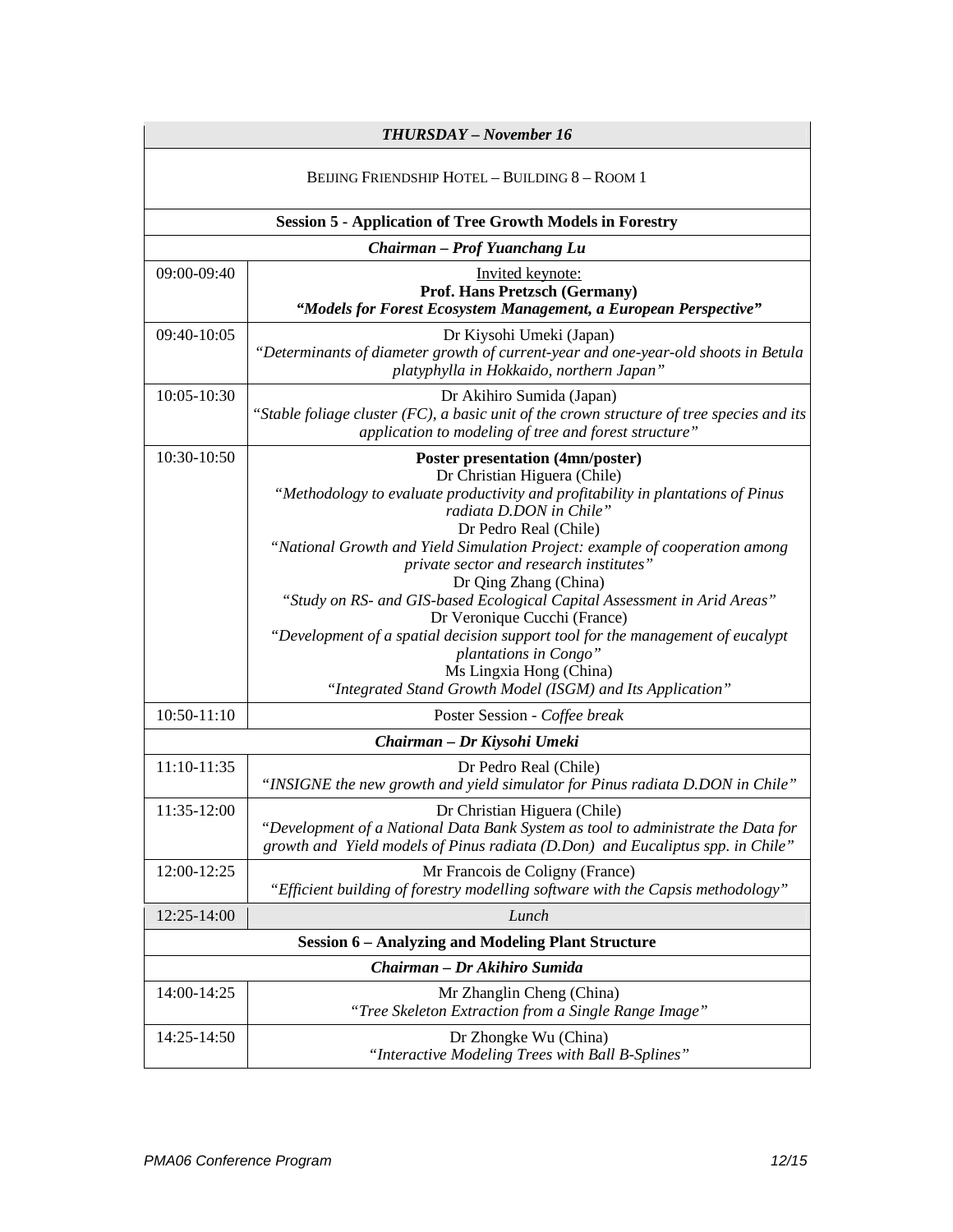| <b>THURSDAY - November 16</b> |                                                                                                                                                                                                                                                                                                                                                                                                                                                                                                                                                                                          |
|-------------------------------|------------------------------------------------------------------------------------------------------------------------------------------------------------------------------------------------------------------------------------------------------------------------------------------------------------------------------------------------------------------------------------------------------------------------------------------------------------------------------------------------------------------------------------------------------------------------------------------|
| 14:50-15:15                   | Ms Guo Hong (China)<br>"Analysis of assimilate source and sink forces in Pinus tabulaeformis Carr. using the<br>functional-structural model Greenlab"                                                                                                                                                                                                                                                                                                                                                                                                                                    |
| 15:15-15:35                   | <b>Poster presentation (4mn/poster)</b><br>Prof Baogui Zhang (China)<br>"An auto-regressive integrated moving average model for characterising winter<br>wheat root branching"<br>Dr Frederic Danjon (France)<br>"Analysis of 3D structural root architecture data of trees grown on slopes"<br>Dr Xia Ning (China)<br>"A Study on Branching Structures of One Year Old Branch of apple tree by Pruning<br>Using Hidden Semi-Markov Chain"<br>Dr Catherine Chenu (France)<br>"Towards an architectural approach to drive maize breeding for cold tolerance"<br>Dr Anna Vehanen (Finland) |
|                               | "Effect of inter- and intraspecific competition on the crown structure of Silver birch"                                                                                                                                                                                                                                                                                                                                                                                                                                                                                                  |
| 15:35-15:55                   | Poster Session - Coffee break                                                                                                                                                                                                                                                                                                                                                                                                                                                                                                                                                            |
|                               | <b>Chairman – Dr Daniel Barthelemy</b>                                                                                                                                                                                                                                                                                                                                                                                                                                                                                                                                                   |
| 15:55-16:20                   | Dr Pierre Martin (France)<br>"Architectural and geometrical representations of cotton plants for simulating their<br>light interception at low density"                                                                                                                                                                                                                                                                                                                                                                                                                                  |
| 16:20-16:45                   | Dr Gregoire Vincent (France)<br>"Exploring cost and benefit of tree crown plasticity using a 3D dynamic stand growth<br>simulator"                                                                                                                                                                                                                                                                                                                                                                                                                                                       |
| 16:45-17:10                   | Mr Jean-Francois Barczi (France)<br>"AMAPsim: an interactive plant architecture simulator based on botanical concepts"                                                                                                                                                                                                                                                                                                                                                                                                                                                                   |
| 17:10-17-30                   | <b>Poster Session</b>                                                                                                                                                                                                                                                                                                                                                                                                                                                                                                                                                                    |
| End of Day 4                  |                                                                                                                                                                                                                                                                                                                                                                                                                                                                                                                                                                                          |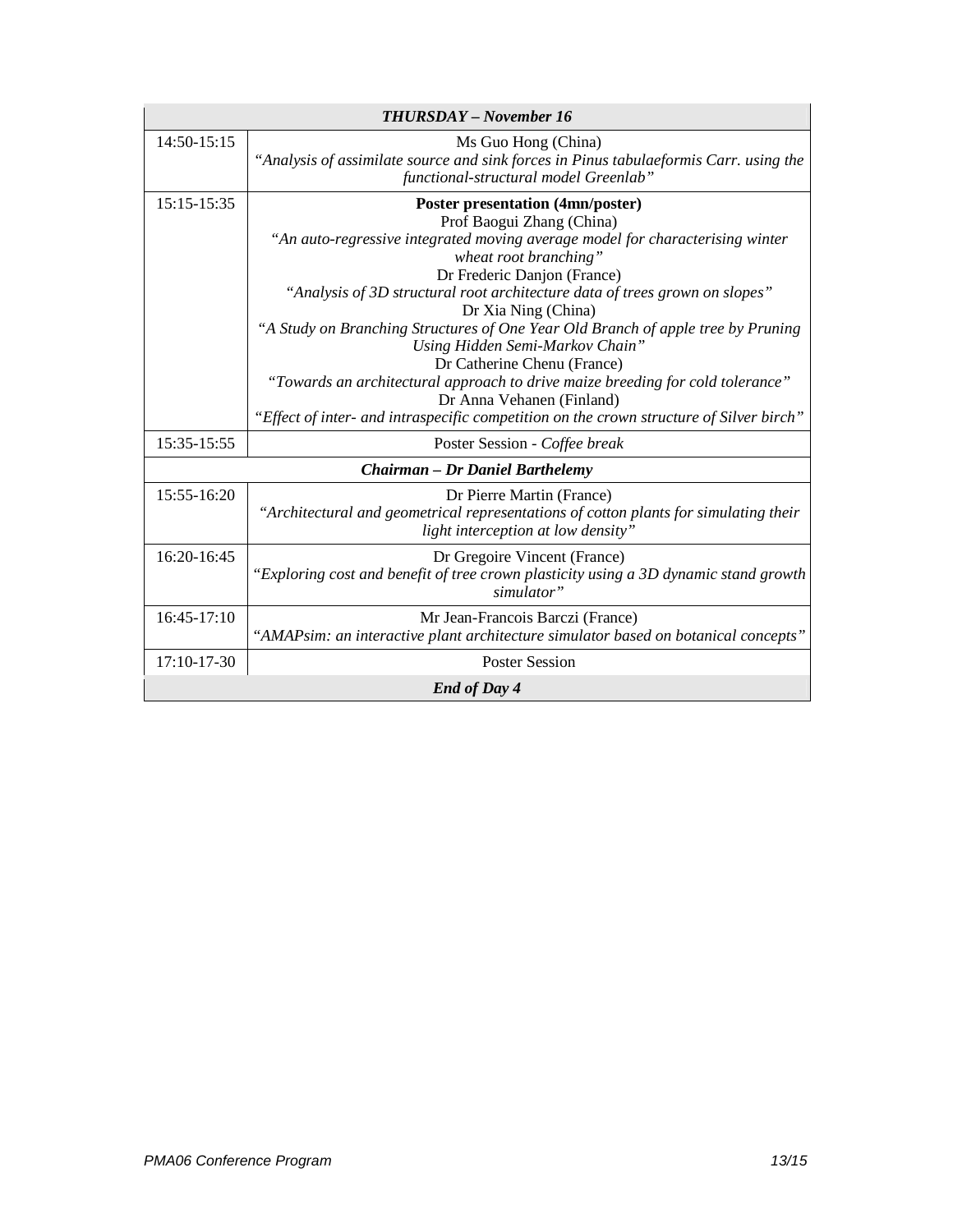| <b>FRIDAY</b> – November 17                   |                                                                                                                                           |
|-----------------------------------------------|-------------------------------------------------------------------------------------------------------------------------------------------|
| BELING FRIENDSHIP HOTEL - BUILDING 8 - ROOM 1 |                                                                                                                                           |
|                                               | Session 7 - Plant and Landscape Geometrical Models and Visualization Techniques                                                           |
|                                               | Chairman – Dr Philippe Decaudin                                                                                                           |
| 09:00-09:40                                   | Invited keynote:<br>Prof. Enhua Wu (Macao)<br>"Realistic Rendering of Landscapes directed to Real Time Requirement in Virtual<br>Reality" |
| 09:40-10:05                                   | Dr Marc Jaeger (France)<br>"Simulation and Visualization of Functional Landscapes : Effects of the Competition<br>between Plants"         |
| 10:05-10:30                                   | Mr Teng Jun (China)<br>"Fast Ambient Occlusion Algorithm for Real-Time Plant Rendering"                                                   |
| $10:30-10:55$                                 | Ms Qingqiong Deng (China)<br>"Fast and Progressive Simplification of Complex Foliage"                                                     |
| $10:55 - 11:15$                               | Coffee break                                                                                                                              |
|                                               | Chairman – Dr Marc Jaeger                                                                                                                 |
| 11:15-11:40                                   | Mr Weiming Dong (France)<br>"Realistic Simulation of Seasonal Variant Maples"                                                             |
| 11:40-12:05                                   | Prof Zhigen Pan (China)<br>"Plant Reconstruction from image streams based on weak structured lights"                                      |
| 12:05-12:30                                   | Dr Xinyu Guo (China)<br>"Geometric Modeling and Visualization of Corn Based on Morphological<br>Characteristic Parameters"                |
| 12:30-12-35                                   | Closing remarks                                                                                                                           |
| 12:35-14:00                                   | Lunch                                                                                                                                     |
| <b>End of the Conference</b>                  |                                                                                                                                           |